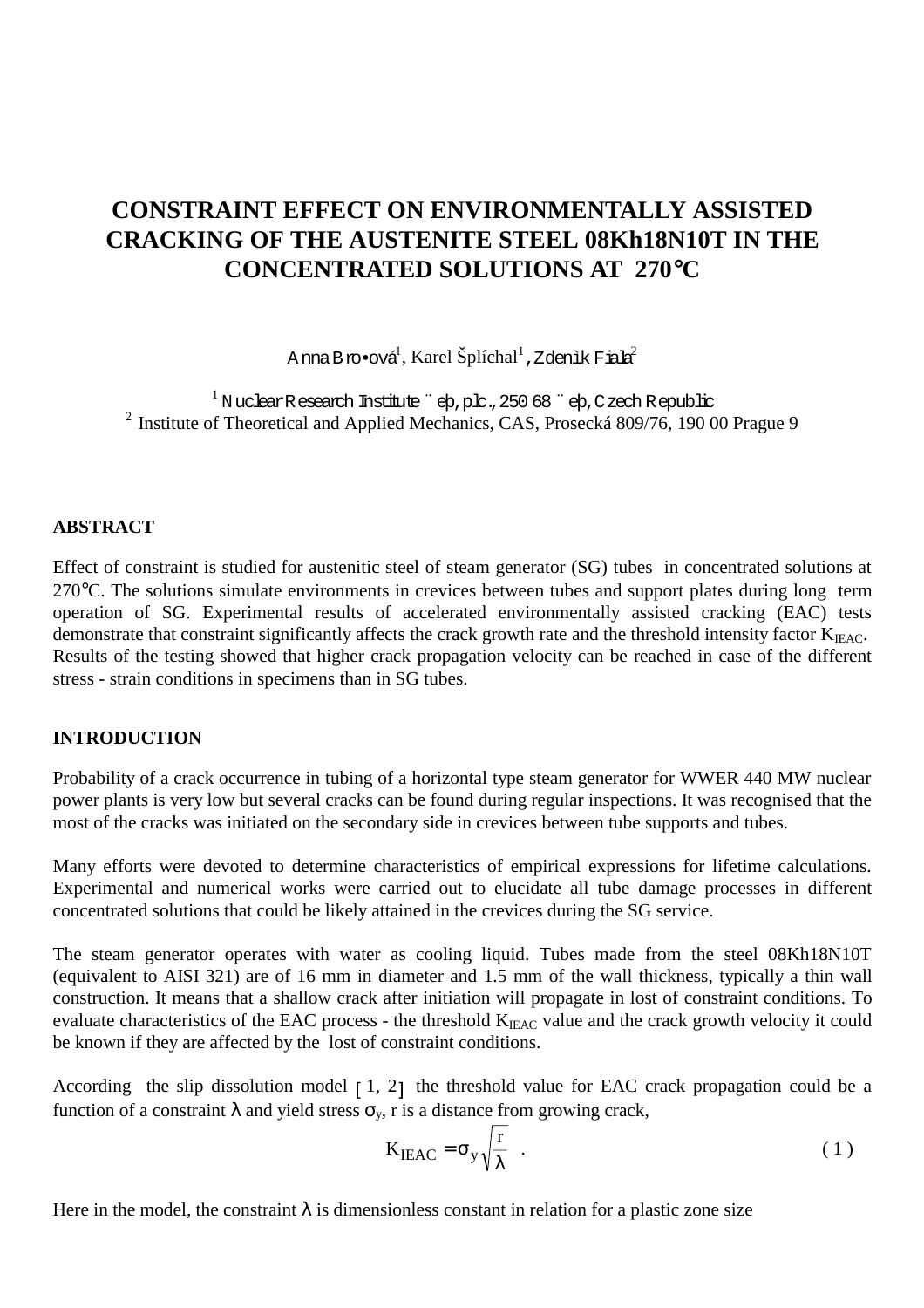$$
R_p = \lambda \cdot \left(\frac{K}{\sigma_y}\right)^2.
$$
 (2)

Another definition of a constraint, a factor of stress multiaxiality  $\beta$ , is normally used:

$$
\beta = \frac{T\sqrt{\pi a}}{K_I} \quad , \tag{3}
$$

where  $T$  is  $T$  stress, a is a crack length,  $K_I$  is a stress intensity factor.

Theoretical crack growth rate based on the slip dissolution model depends on the plastic strain rate at the crack tip and due to on the constraint  $\lambda$ :

$$
\frac{da}{dt} = C_1 \left(\frac{de_{CT}}{dt}\right)^m = C_2 \left(2\frac{\frac{dK}{dt}}{K} + \frac{\frac{da}{dt}}{r}\right) \ln\left(\frac{R_p}{r}\right)^{1/(n-1)}
$$
(4)

The crack growth rate could be higher for the higher  $\lambda$  in case of the same loading conditions ( $(dK/dt)/K$ ).

For the experimental works specimens with low and high constraints were used. The EAC damage process of SG tubes was considered to consist of the crack initiation on the outer tube surface, in a crevice between tube and the support plate, and the crack grow through the tube wall. The characteristics of the EAC crack propagation process were measured and they are discussed in the paper.

## **EXPERIMENTAL**

The test specimens were manufactured from two pieces of the steel 08Kh18N10T. The A piece was test in asreceived state. The B piece was prestrained and heat treated (pre-strain 0.66, furnace 850°C / 20 minutes / water) to obtain the material of the typical fine grain size as in the SG tube. The mechanical properties of the A, B and SG tube materials are compared in the Table 1.

| Material        | Grain size $[µm]$ | $T$ [°C] | $\sigma_{v}$ [MPa] | $\sigma_{ult}$ [MPa] | Elongation [%] |
|-----------------|-------------------|----------|--------------------|----------------------|----------------|
| SG tube         | 11.7              | 20       | 360                | 680                  |                |
|                 |                   | 300      | 280                | 540                  | 42             |
| Test material A | 40                | 25       | 216                | 510                  | 35             |
|                 |                   | 300      | 177                | 412                  | 26             |
| Test material B | 8.9               |          | 387                | 688                  | 50             |
|                 |                   | 280      | 330                | 513                  | 33             |

**TABLE 1** MECHANICAL PROPERTIES OF THE TEST MATERIAL AND THE SG TUBE

Test specimens of SENT type were chosen for EAC experiments because the both the stress intensity K and the T stress of the SG tube and SENT were found in good agreement. In contrary to that CT specimen do not show the similar correlation, see Table 2.

The SENT specimen dimensions are shown in Fig.1. The SENT specimens were of 11 mm in thickness, the CT of 12.5 mm. In frame of the program three different specimens were used: shallow pre-cracked SENT  $(a/W = 0.25)$ , deep pre-cracked SENT  $(a/W = 0.5)$  and deep pre-cracked CT.

EAC tests were carried out in three alkaline concentrated water environments which simulate local crevice environments under heat exchange tube support plates in hot legs of SG tubing. Local water parameters were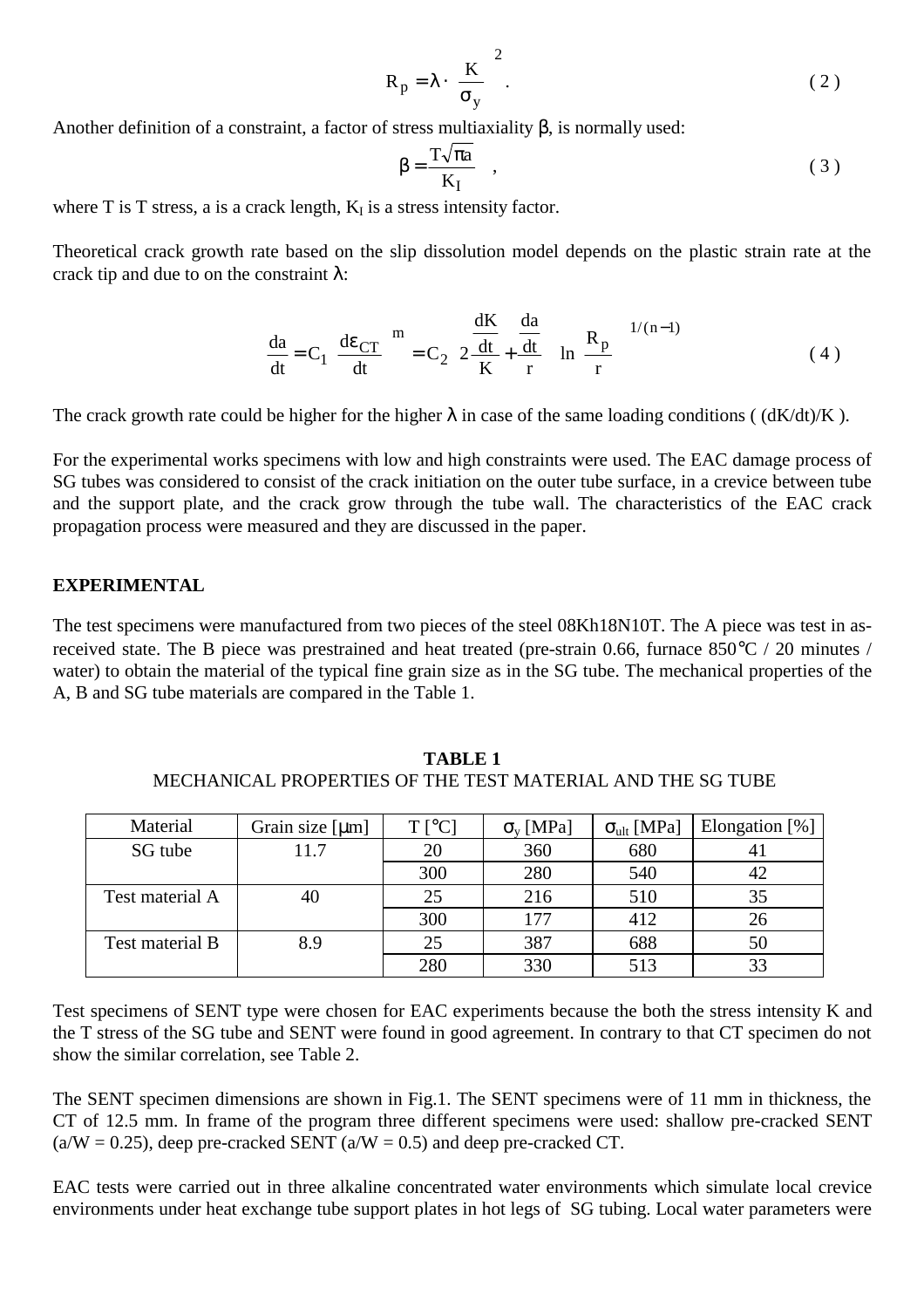calculated by MULTEQ Code. Chemical compositions of blowdown water during power plant unit shut downs and the maximum value of the local temperature increase were used as input data for the calculations [3]. The compositions and pH values of the concentrated environment is preferentially controlled by higher content and relationships of Na, Cl,  $SO_4$  and  $SiO_2$ . The test environment parameters are given in Tab. 3.

#### **TABLE 2**

## STRESS CHARACTERISTICS USED FOR THE TEST SPECIMEN SELECTION (t IS TUBE WALL THICKNESS, W IS SPECIMEN WIDTH)

| Specimen    | $a/W$ or $a/t$ | $a \mid mm$ | [ $MPam^{1/2}$ ] | $T$ [ MPa] |         |
|-------------|----------------|-------------|------------------|------------|---------|
| SG tube     | 0.333          | 0.5         | 2.0              | $-22.0$    | $-0.44$ |
| <b>SENT</b> | 0.064          | 0.7         | 2.0              | $-22.4$    | $-0.53$ |
| <b>SENT</b> | $0.5\,$        | 5.5         | 2.0              | $-2.4$     | $-0.16$ |
| CT          | $0.5\,$        | l2.5        | 2.U              | $+5.4$     | $+0.54$ |



**Figure 1:** SENT specimen.

For the EAC testing the titanium autoclave of 0.3 l in volume without circulation loop was employed. The tests were done using the rising displacement test method (RDT) [4]. The method is based on the J - R curve measurement using slow displacement rates. Here, the test rates were used ranging from 43 to 0.6  $\mu$ m/hour on specimen. For the crack length monitoring the reversed dc potential drop method was used.

**TABLE 3** CONCENTRATED TEST ENVIRONMENTS, TEST TEMPERATURE 270°C

| Constituents     | Test environment |         |          |  |
|------------------|------------------|---------|----------|--|
| [mg/kg]          | Env II           | Env III | Env IV   |  |
| Cl               | 779              | 13856   | 25 5 6 0 |  |
| Na               | 3550             | 63 218  | 86 960   |  |
| $SO_4$           | 730              | 12 990  | 103 490  |  |
| SiO <sub>2</sub> | 2260             | 45 898  | 13 3 10  |  |
| Ca               | 4970             | 34 640  |          |  |
| Al               | 234              | 4 3 3 0 |          |  |
| ר $H_{\Gamma}$   | 9.7              | 10.4    | 9.8      |  |

#### **RESULTS**

EAC test started at  $K = 0$  and than the K value was slowly increased during the test. Measuring the crack length by the dc potential drop method an initiation point could be indicated in all the tests. An example of a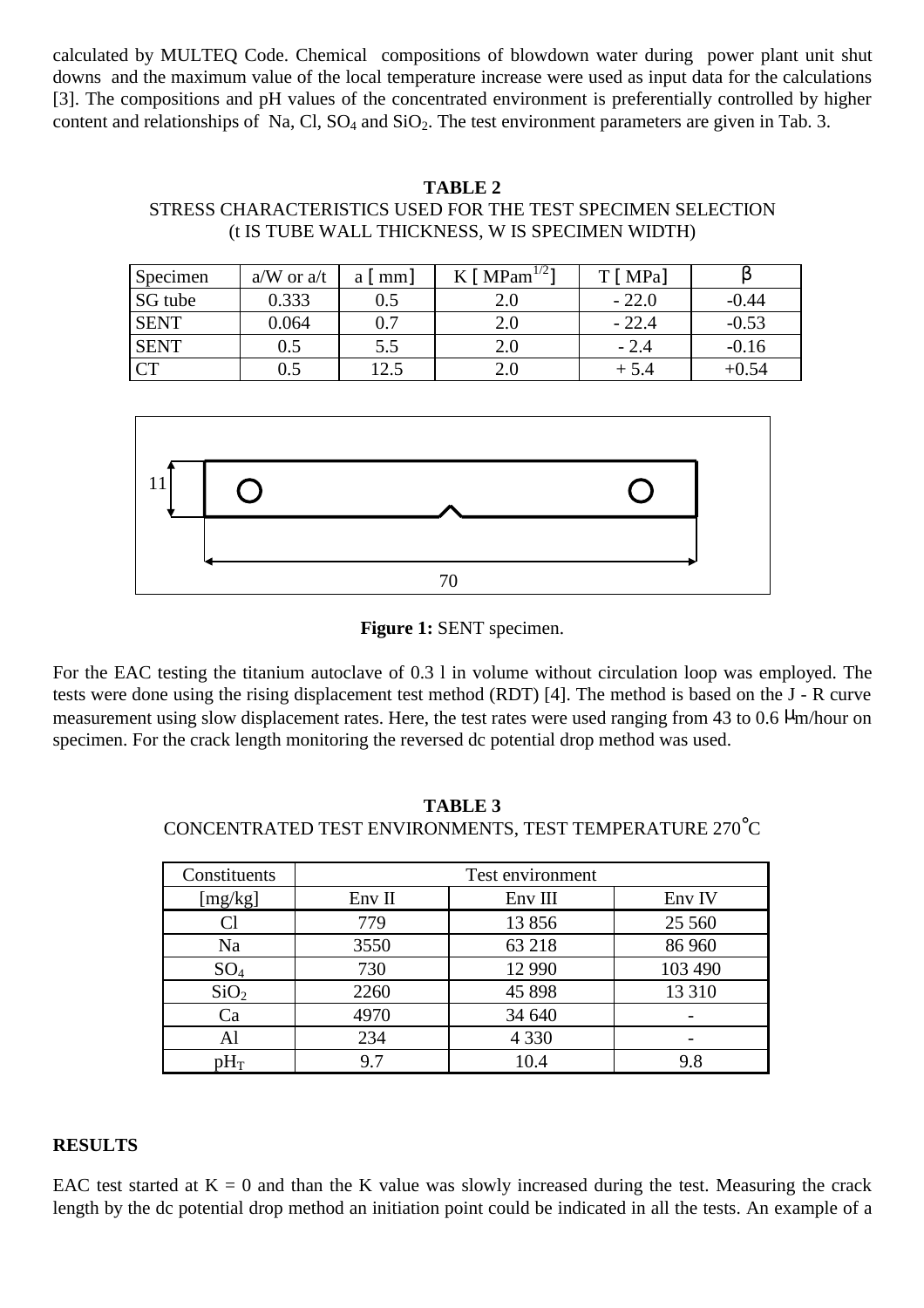

Figure 2: The initiation K<sub>Ji</sub> value determination in RDT experiment with deep precracked SENT specimen of material B in Env IV

The constraint effect was studied on three different specimen sizes. It was analysed the effect on the K initiation value, K<sub>Ji</sub>, and the average crack growth rate. The constraint  $\lambda$  and plastic zone size R<sub>p</sub> were calculated by FEM method for SENT specimen of shallow and deep crack. Results are shown at Tab.4.  $R_p$ max means a maximum dimension of the plastic zone in an inclined direction from the crack direction.

| Specimen             | a/W | $\text{Kr} \text{ MPam}^{1/2}$ | $R_n$ max <sub>[ mm]</sub> |       |
|----------------------|-----|--------------------------------|----------------------------|-------|
| shallow cracked SENT | 0.2 | 17.0                           | 0.710                      | 0.232 |
|                      |     | 29.7                           | 4.900                      | 0.568 |
| deep cracked SENT    | 0.5 | 18.6                           | 0.530                      | 0.157 |
|                      |     |                                | 2.350                      | - 197 |

 **TABLE 4** RESULTS OF FEM CALCULATIONS OF PLASTIC ZONE SIZE

Experimental results are described at Fig.  $3 - 5$ . The initiation values  $K_{Ji}$  were measured lower for the shallow cracked SENT specimens than for the deep cracked one and CT.

Using FEM crack tip strain rates were evaluated at points of EAC crack initiation. The relationship of K<sub>Ji</sub> and the crack tip strain rate can be seen from Fig. 4. It could be pointed out the shift of the two points of shallow cracked SENT towards lower strain rates values.

The average EAC crack growth rates are plot on the initiation  $K_{Ji}$  value in Fig.5. Only the crack growth rate values from RDT test relatively low influenced by the test displacement rate are displayed. From the Fig. 5 one can found that the crack growth rate was measured higher in case of the deep cracked specimens, SENT and CT.

EAC fracture surface appearance of the both short and deep cracked specimens was found very similar as it is shown in Fig. 6, 7. There were observed cleavage like facets with many steps and secondary cracks. For the shallow cracked specimens the features looked more brittle in agreement with the low values of the K initiation.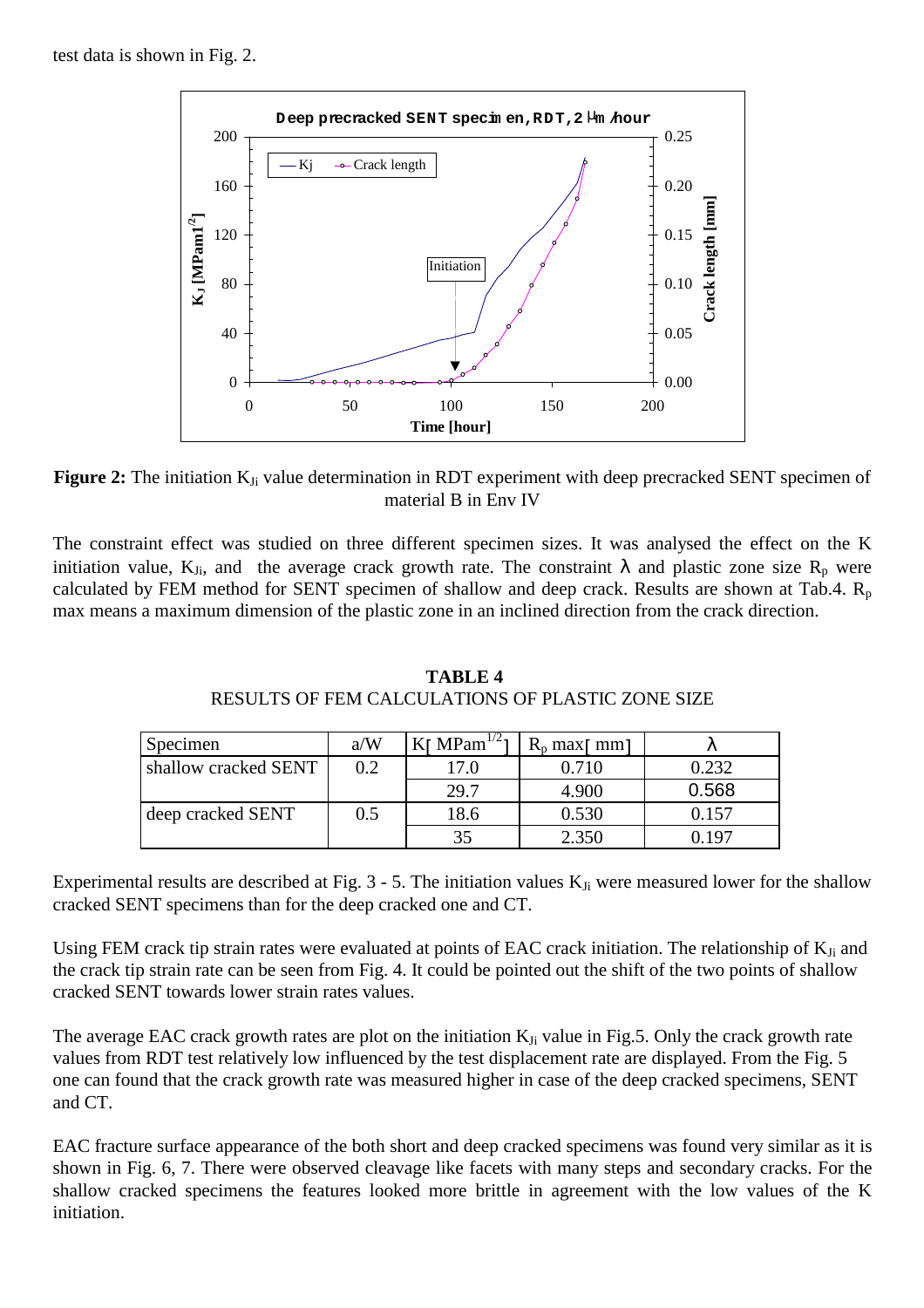

**Figure 3:** Results of RDT tests in concentrated alkaline environments.



Figure 4: Plot of the initiation K<sub>Ji</sub> values versus calculated plastic strain rates.

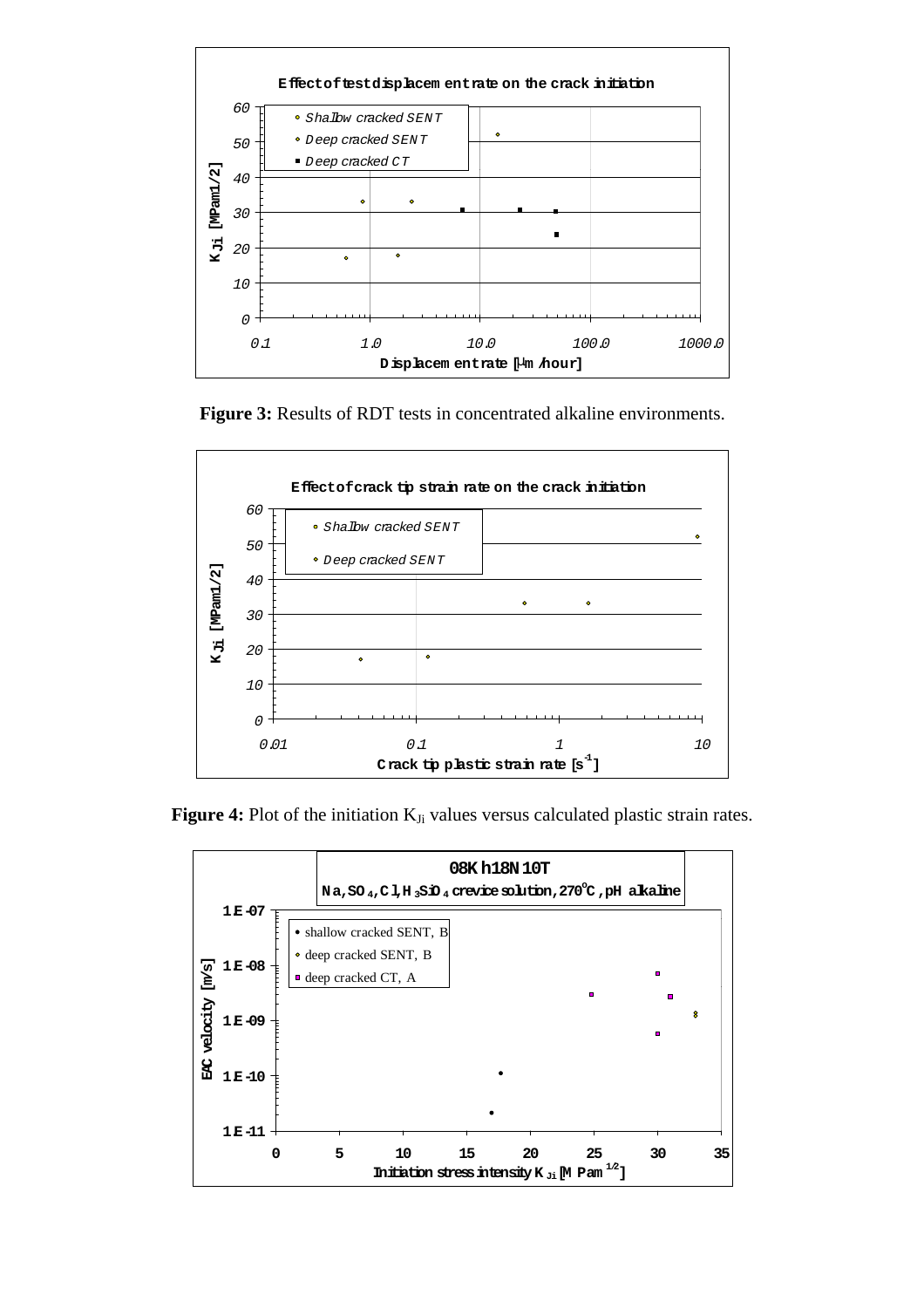**Figure 5:** Results of EAC crack growth rates measurements in concentrated alkaline environments.



**Figure 6:** EAC growth after initiation in shallow cracked SENT in the alkaline environment.



**Figure 7:** EAC growth in deep cracked SENT in the alkaline environment.

# **DISCUSSION**

From the obtained test results it is clearly seen that the constraint value of specimen could affect the EAC crack growth process in the concentrated environment. The constraint effect have been predicted [ 1] and measured [5] on a corrosion system: austenite steel A304 and high temperature demineralised water (BWR). It was found that [5] , when stress multiaxiality ratio  $\beta$  takes negative number, EAC initiation retards but once starts, its propagation rate increases". In contrary, our experimental data showed completely different picture that EAC process starts at lower K threshold values when  $\beta$  is more negative and that the crack propagation rate has higher value for less negative  $β$ . These discrepancies could reflect another role of an environmental factor in our corrosion system than in the clean BWR water. In the BWR water[ 5] , the low conductivity environment, there was found that less crack tip opening angle (CTOA), as it is in case of a deep crack, affects the crack tip chemistry. In case of the high conductivity environment as the test solutions there is no significant diference between crack tip environment of shallow and deep crack.

The results of the crack growth rate measurements of the shallow SENT specimens have to be used carefully. The number of specimens is low to make a general conclusion. During the experiments only very small crack increment were found for the shallow SENT specimens. As it was recognised earlier in case of small crack increment during RDT test and K values very close to threshold value an average velocity result can be underestimated<sup>[6]</sup>. It means that the result has to be validated by testing of another specimens and longer crack increments have to be reached during the tests to prove the calculation of the crack velocity. Besides, in all the RDT tests of the deep cracked specimens the EAC crack increment reached more than 120  $\mu$ m in average over the specimen thickness. The measurements of the crack growth rates are without doubts.

In our opinion the value of the crack growth rate depends strongly on an accumulated strain energy in specimen before EAC initiation. It could be the reason why the crack growth rates are higher if the EAC iniciates at higher K values.

# **CONCLUSIONS**

- The EAC initiates at lower K values at alkaline concentrated crevice environment in lost of constraint conditions.
- The EAC crack growth velocities are likely higher in case of deep cracked SENT specimens comparing to shallow cracked ones.